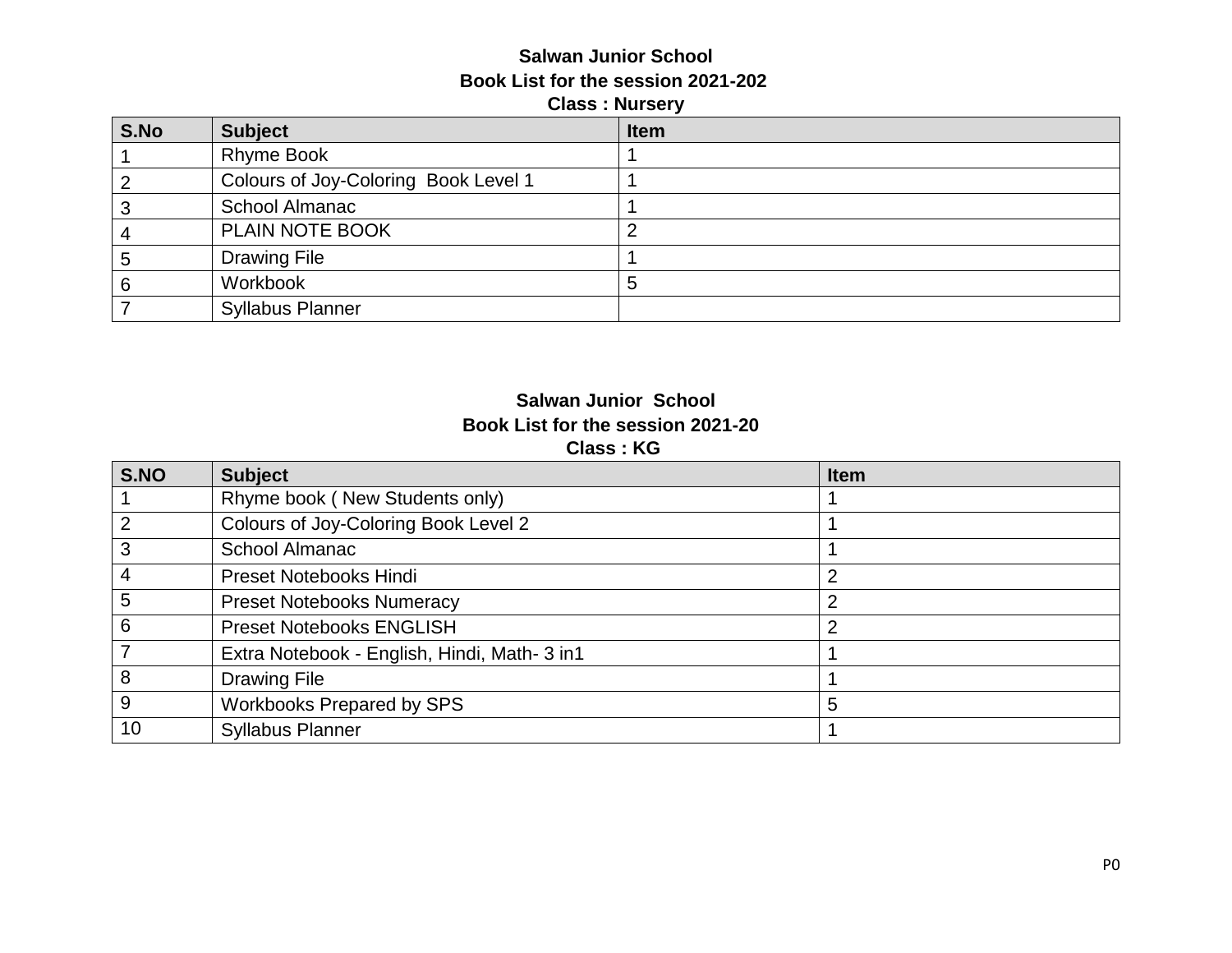# **Salwan Junior School**

#### **Book List for the session 2021-2022**

**Class – I**

| <u>viens – i</u> |                                |                             |
|------------------|--------------------------------|-----------------------------|
| S.NO             | <b>NAME OF BOOK</b>            | <b>Publisher</b>            |
|                  | THE ENGLISH CONNECTION -I      | S. Chand Publishing         |
|                  | TUNE IN TO GRAMMAR-I           | <b>Pearson Education</b>    |
|                  | PARIVESH HINDI PATHMALA-I      | <b>Viva Education</b>       |
|                  | <b>ENVIRONMENTAL STUDIES-I</b> | <b>Viva Publication</b>     |
|                  | LIVING MATHS-I                 | RatnaSagar                  |
|                  | GATEWAY TO WINDOWS-1 (4.1.1)   | <b>Navdeep Publications</b> |

• ALMANAC AND WORKSHEETS BY SPS

### **Salwan Junior School Book List for the session 2021-2022**

**Class – II**

| S.NO | <b>NAME OF BOOK</b>             | <b>Publisher</b>            |
|------|---------------------------------|-----------------------------|
|      | THE ENGLISH CONNECTION -II      | S. Chand Publishing         |
|      | TUNE IN TO GRAMMAR-II           | <b>Pearson Education</b>    |
| 3    | PARIVESH HINDI PATHMALA-II      | Viva Education              |
|      | <b>ENVIRONMENTAL STUDIES-II</b> | Viva Publication            |
| 5    | LIVING MATHS-II                 | RatnaSagar                  |
| 6    | GATEWAY TO WINDOWS-2 (4.1.1)    | <b>Navdeep Publications</b> |

• ALMANAC AND WORKSHEETS BY SPS

.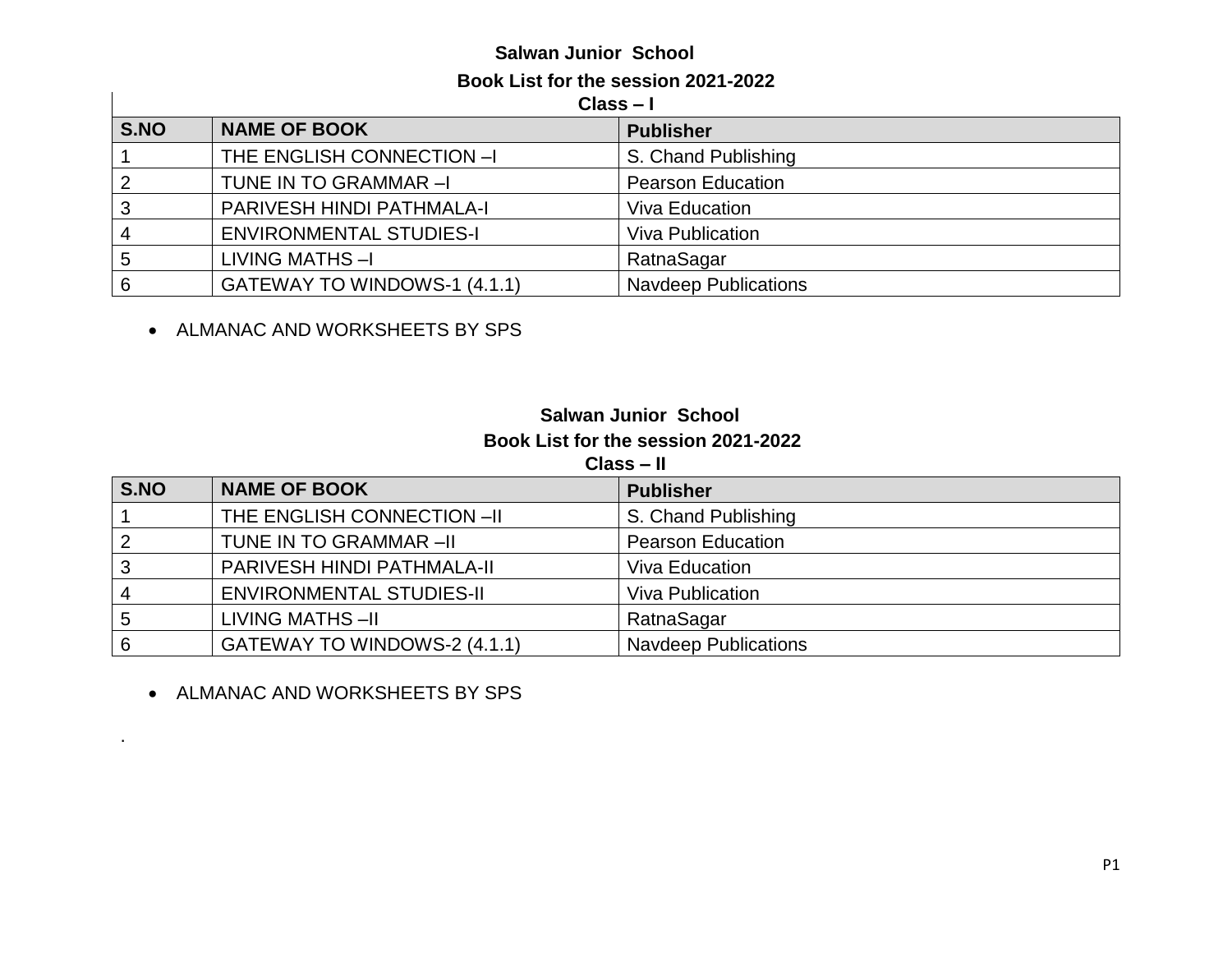#### **Salwan Junior School Book List for the session 2021-202**

**Class – III**

| S.NO | <b>NAME OF BOOK</b>              | <b>Publisher</b>            |
|------|----------------------------------|-----------------------------|
|      | THE ENGLISH CONNECTION -III      | S. Chand Publishing         |
| 2    | TUNE IN TO GRAMMAR - III         | <b>Pearson Education</b>    |
| 3    | <b>MINI DICTIONARY</b>           | Oxford                      |
| 4    | PARIVESH HINDI PATHMALA-III      | <b>Viva Education</b>       |
| 5    | <b>ENVIRONMENTAL STUDIES-III</b> | <b>Viva Publication</b>     |
| 6    | <b>LIVING MATHS-III</b>          | RatnaSagar                  |
|      | GATEWAY TO WINDOWS-3 (4.1.1)     | <b>Navdeep Publications</b> |
| 8    | <b>BRAINVITA INTEGRATED-3</b>    | Rohan Book Company          |

ALMANAC AND WORKSHEETS BY SPS

# **Salwan Junior School Book List for the session 2021-202**

**Class – IV**

| S.No. | <b>NAME OF BOOK</b>              | <b>Publisher</b>            |
|-------|----------------------------------|-----------------------------|
|       | THE ENGLISH CONNECTION -IV       | S. Chand Publishing         |
| 2     | TUNE IN TO GRAMMAR-IV            | <b>Pearson Education</b>    |
| 3     | PARIVESH HINDI PATHMALA-IV       | <b>Viva Education</b>       |
|       | NAVVEN HINDI VYAVAHARIK VYAKARAN |                             |
| 4     | <b>AUR RACHNA-IV</b>             | Goyal Brothers Prakashan    |
| 5     | MILLENNIUM'S EVS-IV PART-1       | Millennium                  |
| 6     | MILLENNIUM'S EVS-IV PART-2       | Millennium                  |
|       | <b>LIVING MATHS-IV</b>           | RatnaSagar                  |
| 8     | GATEWAY TO WINDOWS-4 (4.1.1)     | <b>Navdeep Publications</b> |
| 9     | MY FOURTH SAFETY WORKBOOK        | <b>SAF Project CACA</b>     |
| 10    | <b>BRAINVITA INTEGRATED-IV</b>   | Rohan Book Company          |

ALMANAC AND WORKSHEETS BY SPS